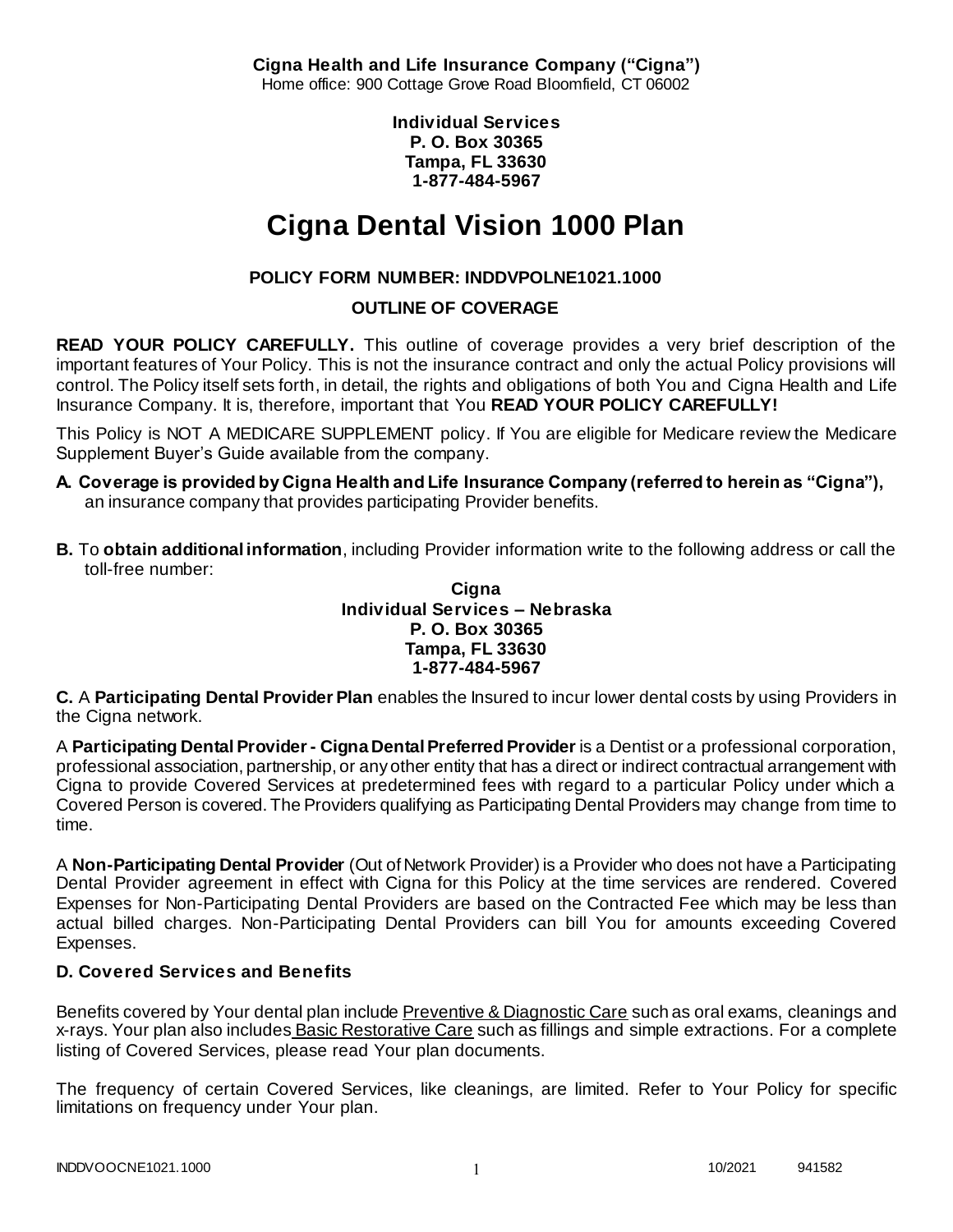### **Benefit Schedule**

The benefits outlined in the table below show the payment percentages for Covered Expenses **AFTER** any applicable Deductibles have been satisfied unless otherwise stated.

# **CIGNA DENTAL AND VISION INSURANCE** *The Schedule*

### **For You and Your Dependents**

#### **The Schedule – Dental Benefits**

If You select a Participating Dental Provider, Your cost will be less than if You select a Non-Participating Dental Provider.

#### **Emergency Services**

The Benefit Percentage payable for Emergency Services charges made by a Non-Participating Dental Provider is the same Benefit Percentage as for Participating Dental Provider Charges. Dental Emergency services are required immediately to either alleviate pain or to treat the sudden onset of an acute dental condition. These are usually minor procedures performed in response to serious symptoms, which temporarily relieve significant pain, but do not effect a definitive cure, and which, if not rendered, will likely result in a more serious dental or medical complication.

#### **Dental Deductibles**

Dental Deductibles are expenses to be paid by You or Your Dependent. Dental Deductibles are in addition to any Coinsurance. Once the Dental Deductible maximum in The Schedule has been reached You and Your family need not satisfy any further dental deductible for the rest of that year.

#### **Participating Dental Provider Payment**

Participating Dental Provider services are paid based on the Contracted Fee agreed upon by the Provider and Cigna.

**Non-Participating Dental Provider Payment** Non-Participating Dental Provider services are paid based on the Contracted Fee.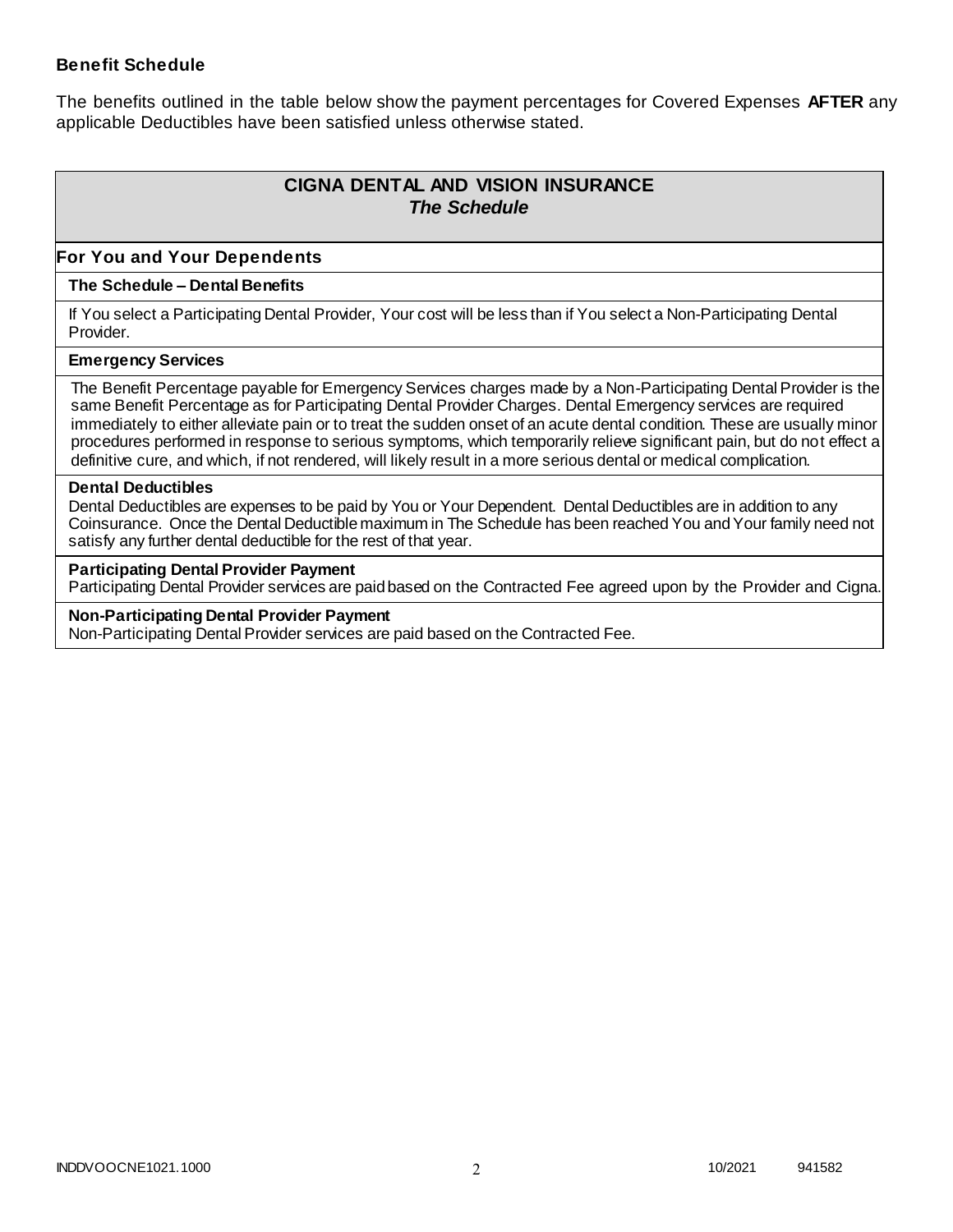| <b>DENTAL BENEFIT HIGHLIGHTS</b>                                                                                                                              |                                                  |
|---------------------------------------------------------------------------------------------------------------------------------------------------------------|--------------------------------------------------|
| Classes I, II<br><b>Calendar Year Maximum</b>                                                                                                                 | \$1,000 per person                               |
| <b>Calendar Year Dental Deductible</b><br>Individual                                                                                                          | \$50 per person                                  |
|                                                                                                                                                               | Not Applicable to Class I                        |
| <b>Family Maximum</b>                                                                                                                                         | \$150 per family                                 |
|                                                                                                                                                               | Not Applicable to Class I                        |
| <b>Class I</b>                                                                                                                                                | The Percentage of Covered Expenses the Plan Pays |
| Preventive Care<br>Oral Exams<br>Routine Cleanings<br>Routine X-rays<br><b>Fluoride Application</b><br><b>Sealants</b><br>Space Maintainers (non-orthodontic) | 100%                                             |
| <b>Class II</b>                                                                                                                                               | The Percentage of Covered Expenses the Plan Pays |
| <b>Basic Restorative</b><br>Fillings<br>Oral Surgery, Simple Extractions<br>Emergency Care to Relieve Pain<br>Non-Routine X-rays                              | 70% after dental deductible                      |

| The Schedule - Vision Benefits                                                                  |                                                                                         |
|-------------------------------------------------------------------------------------------------|-----------------------------------------------------------------------------------------|
| VISION BENEFIT HIGHLIGHTS                                                                       |                                                                                         |
| Eye Examinations, including refraction                                                          | The plan pays 30% of expenses, not to exceed a \$50 calendar<br>year maximum per person |
| Materials (corrective eyeglasses or contact<br>lenses, including fittings and follow-up visits) | \$100 calendar year maximum per person                                                  |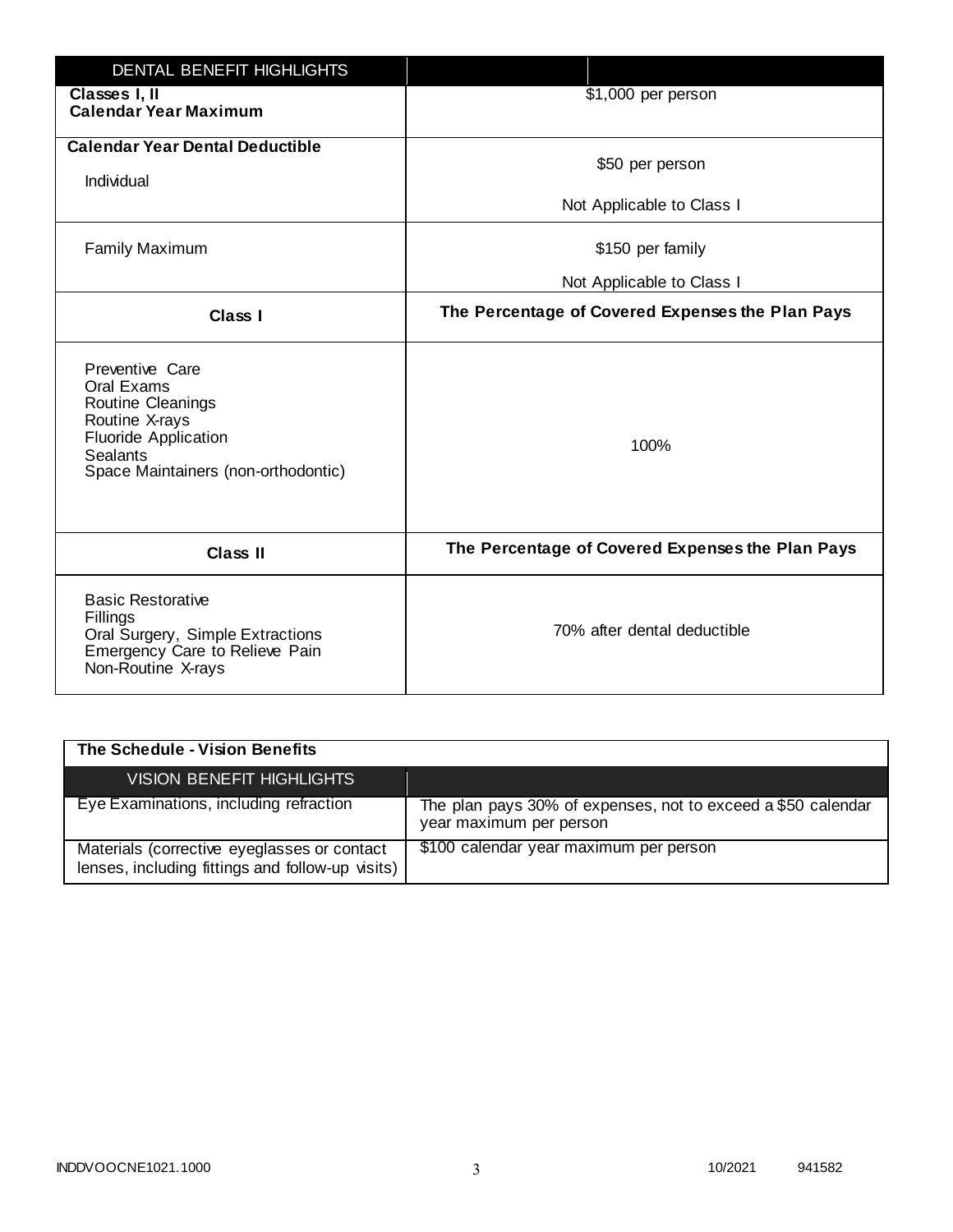# **Waiting Periods**

There is no waiting period for Class I or II dental benefits or for vision benefits.

# **Missing Teeth Limitation**

There is no payment for replacement of teeth that are missing when a person first becomes insured.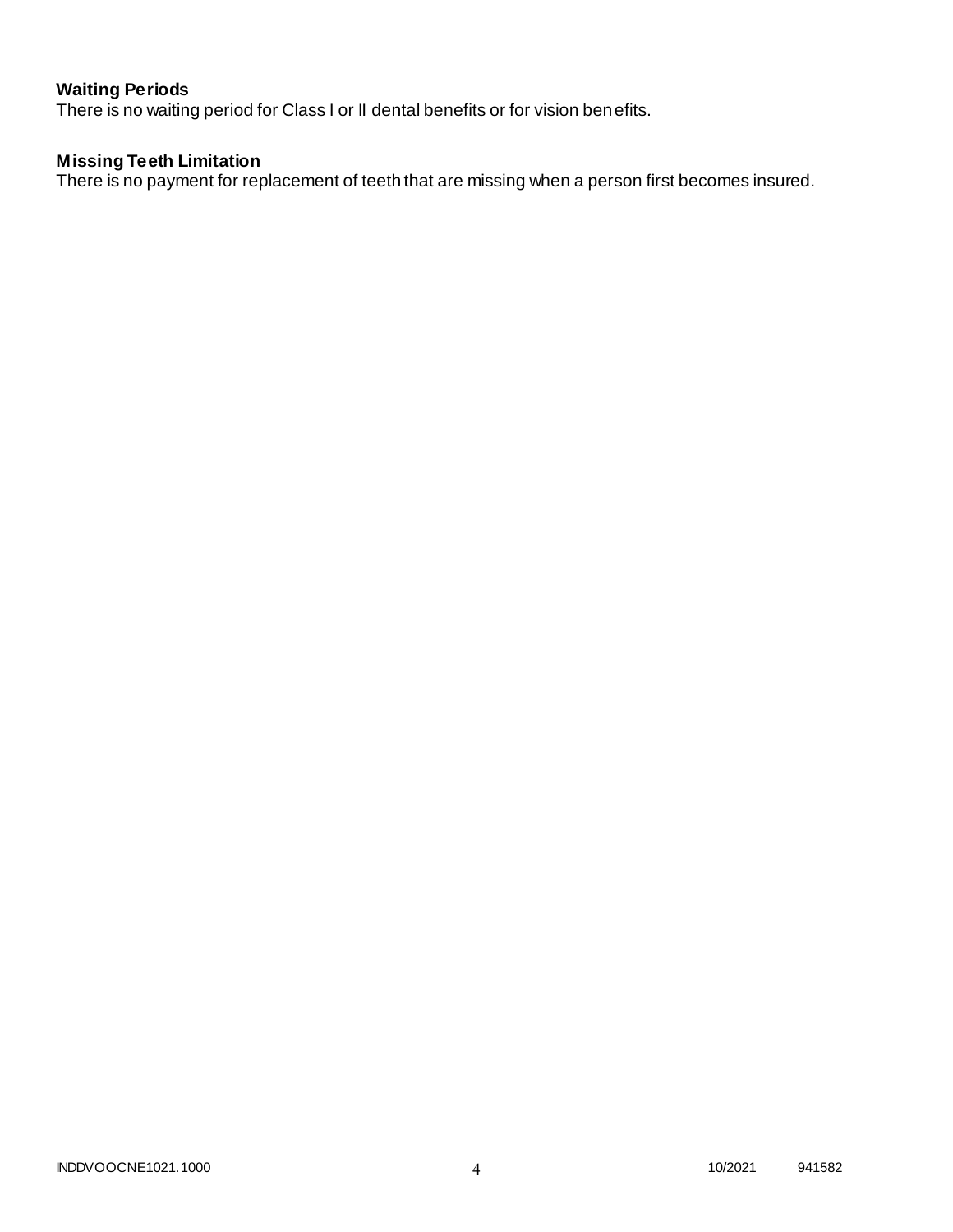# **E. Insured's Financial Responsibility**

The Insured is responsible for paying the monthly or quarterly premium on a timely basis. The Insured is also responsible to pay Providers for charges that are applied to the Deductibles, Coinsurance, and any amounts charged by Non-Participating Dental Providers in excess of the Contracted Fee. In addition, any charges for Medically Necessary and/or Dentally Necessary items that are excluded under the Policy are the responsibility of the Insured.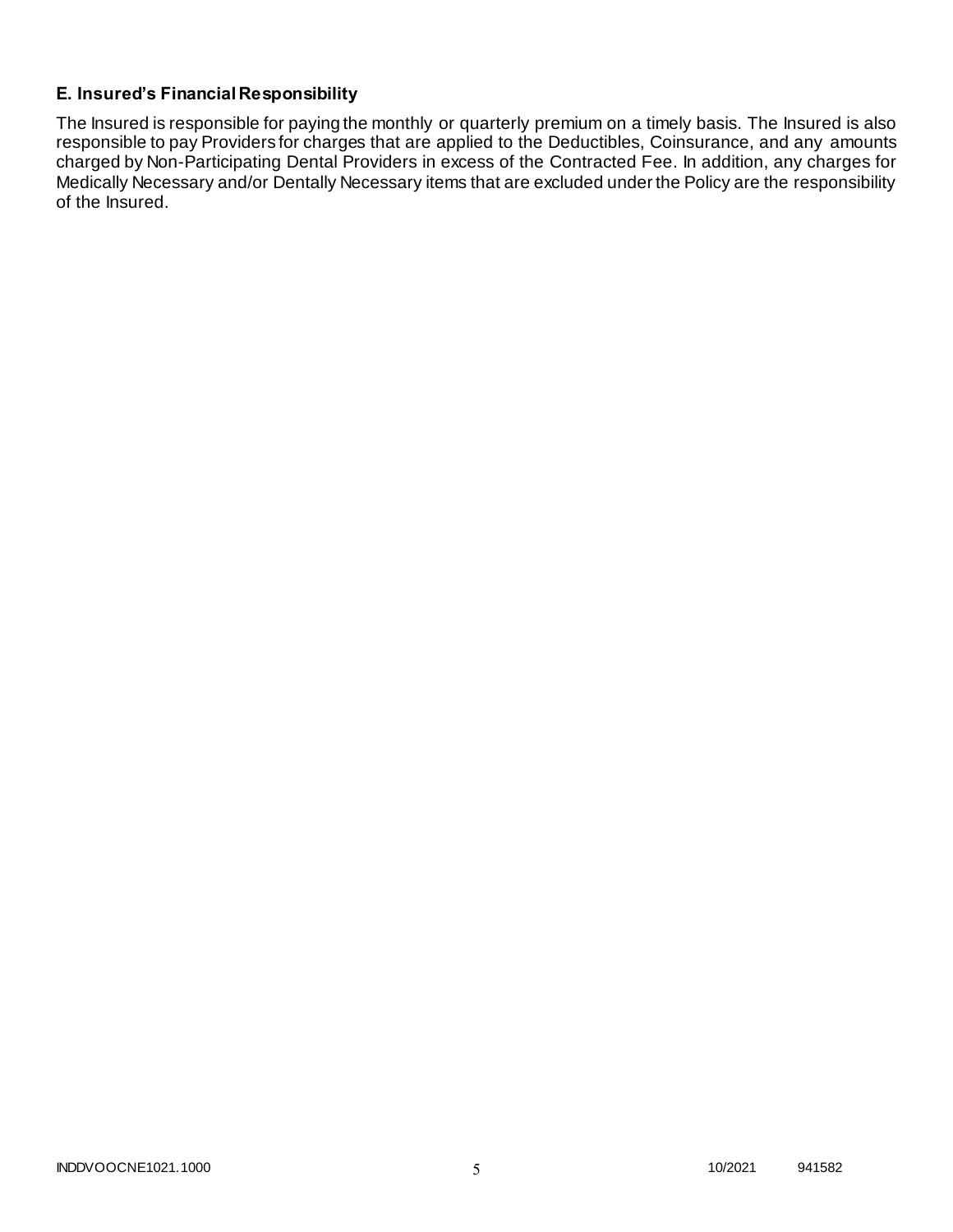# **F. Exclusions And Limitations: What Is Not Covered By This Policy**

# **Expenses Not Covered**

Covered Expenses will not include, and no payment will be made for:

- procedures which are not included in the list of Covered Dental Services or Covered Vision Services;
- cone beam imaging;
- instruction for plaque control, oral hygiene and diet;
- core build-ups;
- veneers;
- precious or semi-precious metals for crowns, bridges and abutments;
- restoration of teeth which have been damaged by erosion, attrition or abrasion;
- bite registrations; precision or semi-precision attachments; or splinting;
- implants or implant related services;
- orthodontic treatment, except for the treatment of cleft lip and cleft palate;
- general anesthesia or intravenous sedation, when used for the purposes of anxiety control or patient management is not covered; may be considered only when medically or dentally necessary and when in conjunction with covered complex oral surgery; exclusion does not apply to Covered Persons who are under eight years of age or are developmentally disabled;
- athletic mouth guards;
- services performed solely for cosmetic reasons;
- personalization or decoration of any dental device or dental work;
- replacement of an appliance per benefit guidelines;
- services that are deemed to be medical in nature;
- services and supplies received from a hospital;
- prescription drugs;
- plano lenses:
- VDT (video display terminal)/computer eyeglass benefit;
- medical or surgical treatment of the eyes;
- any type of corrective vision surgery, including LASIK surgery, radial ketatonomy (RK), automated lamellar keratoplasty (ALK), or conductive keratoplasty (CK);
- Orthoptic or vision training and any associated supplemental testing;
- any eye examination, or any corrective eyewear, required by an employer as a condition of employment;
- safety eyewear;
- sub-normal vision aids or non-prescription lenses; or
- Magnification or low vision aids not shown as covered in the Schedule of Vision Coverage.

# **General Limitations**

No payment will be made for expenses incurred for You or any one of Your Dependents:

- For services not specifically listed as Covered Services in this Policy;
- For services or supplies that are not Medically Necessary;
- For services received before the Effective Date of coverage;
- INDDVOOCNE1021.1000 6 10/2021 941582 For services received after coverage under this Policy ends;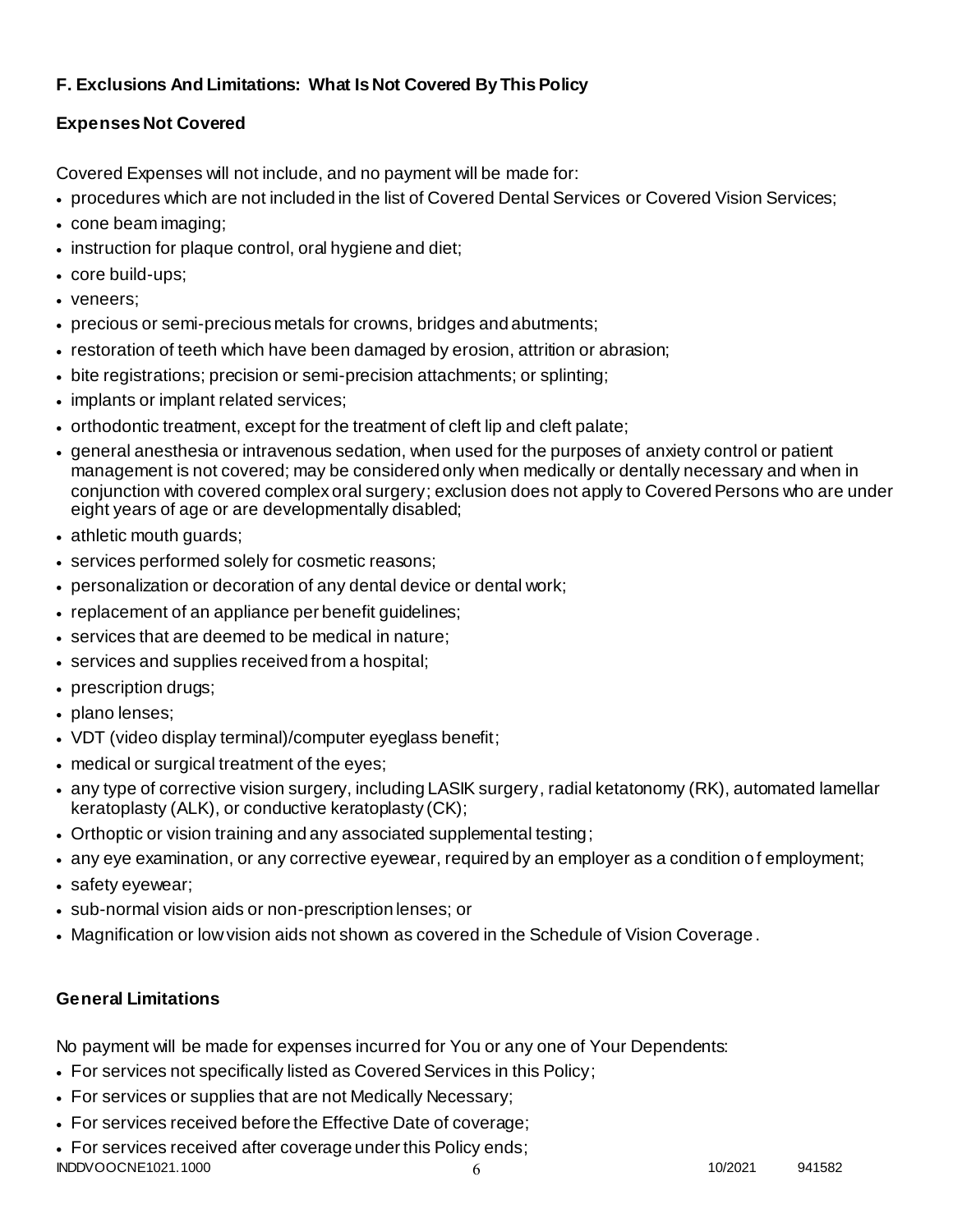- For services for which You have no legal obligation to pay or for which no charge would be made if You did not have insurance coverage;
- For Professional services or supplies received or purchased directly or on Your behalf by anyone, including a Provider, from any of the following:
	- **•** Yourself or Your employer;
	- **a** person who lives in the Covered Person's home, or that person's employer;
	- a person who is related to the Covered Person by blood, marriage or adoption, or that person's employer.
- for or in connection with an Injury arising out of, or in the course of, any employment for wage or profit;
- for or in connection with a Sickness which is covered under any workers' compensation or similar law;
- for charges made by a Hospital owned or operated by or which provides care or performs services for, the United States Government, if such charges are directly related to a condition which occurred while serving in the military or an associated auxiliary unit;
- services or supplies received due to an act of war, declared or undeclared while serving in the military or an associated auxiliary unit;
- to the extent that payment is unlawful where the person resides when the expenses are incurred;
- for charges which the person is not legally required to pay;
- for charges which would not have been made if the person had no insurance;
- to the extent that billed charges exceed the rate of reimbursement as described in the Schedule;
- for charges for unnecessary care, treatment or surgery;
- to the extent that You or any of Your Dependents is in any way paid or entitled to payment for those expenses by or through a public program, other than Medicaid;
- for or in connection with experimental procedures or treatment methods not approved by the American Dental Association or the appropriate dental specialty society;
- Procedures that are a covered expense under any other plan which provides dental or vision benefits;
- To the extent that benefits are paid or payable for those expenses under the mandatory part of any auto insurance policy written to comply with a "no-fault" insurance law or an uninsured motorist insurance law. Cigna will take into account any adjustment option chosen under such part by You or any one of Your Dependents.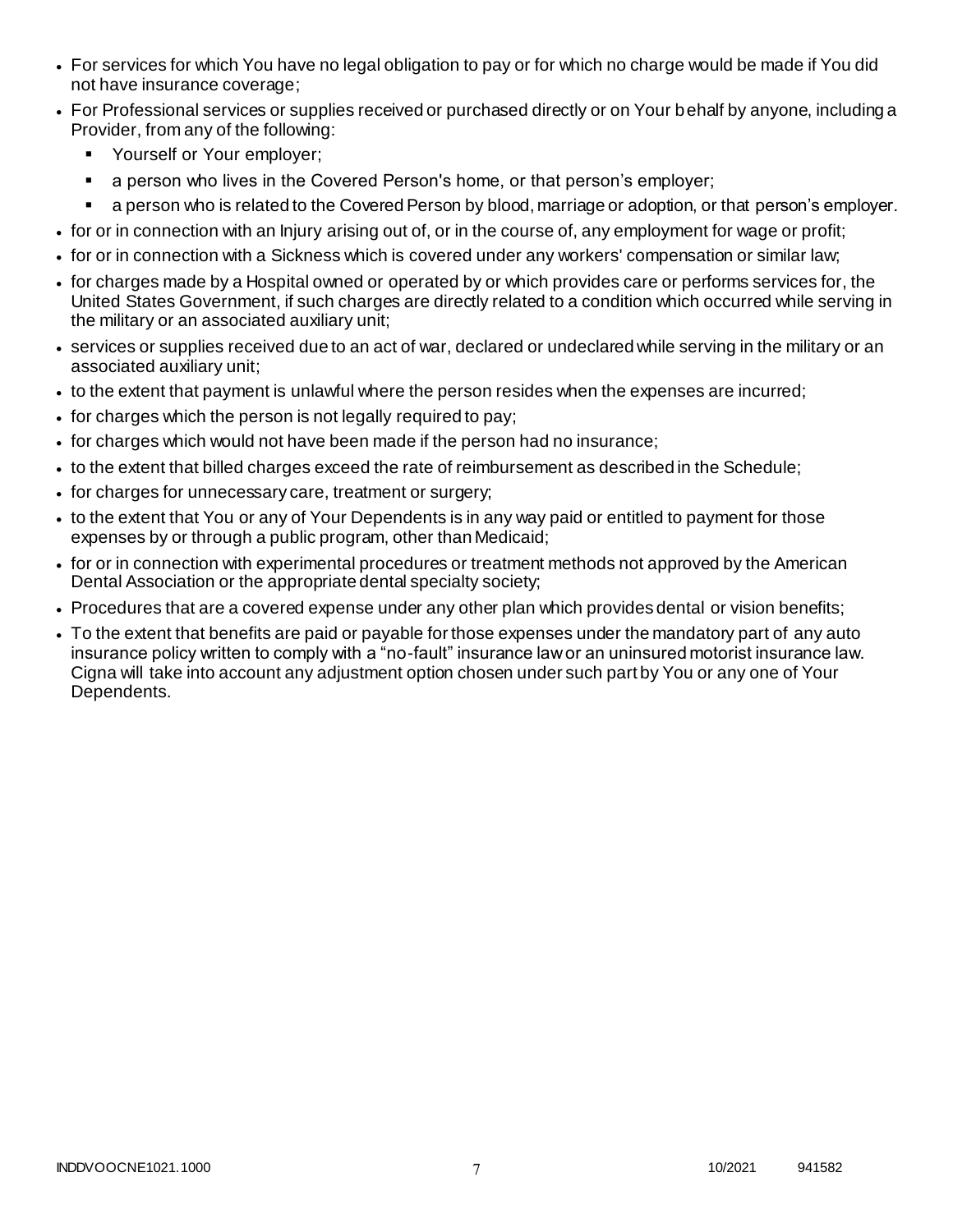# **G. Predetermination of Dental Benefits Program**

Predetermination of Benefits is a voluntary review of a Dentist's proposed treatment plan and expected charges. It is not preauthorization of service and is not required.

The treatment plan should include supporting pre-operative x-rays and other diagnostic materials as requested by Cigna's dental consultant. If there is a change in the treatment plan, a revised plan should be submitted.

Cigna will determine covered dental expenses for the proposed treatment plan. If there is no Predetermination of Benefits, Cigna will determine covered dental expenses when it receives a claim.

Review of proposed treatment is advised whenever extensive dental work is recommended when charges exceed **\$500**.

Predetermination of Benefits is not a guarantee of a set payment. Payment is based on the services that are actually delivered and the coverage in force at the time services are completed.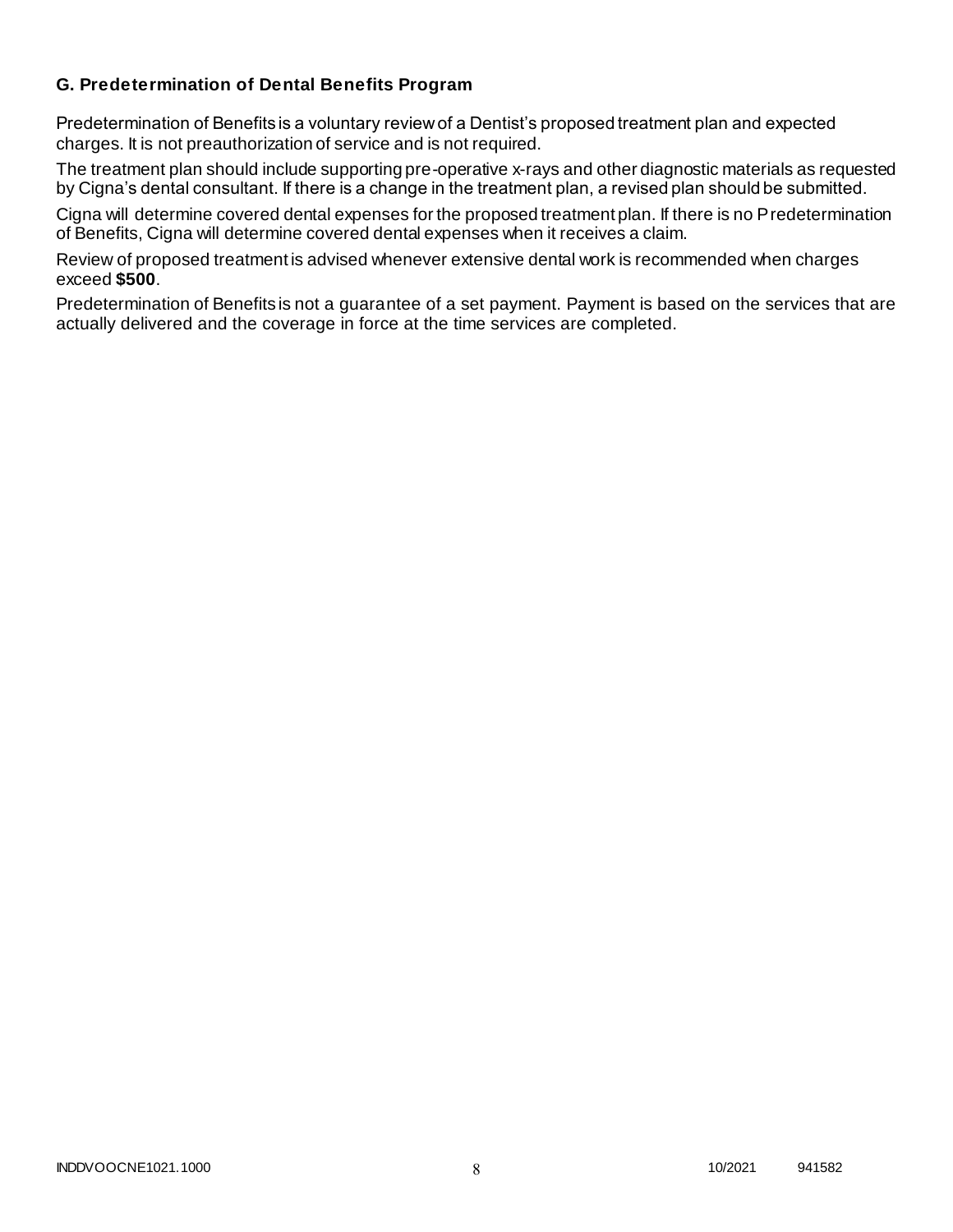### **H. General Provisions**

# **WHEN YOU HAVE A COMPLAINT OR AN APPEAL**

For the purposes of this section, any reference to "You," "Your" or "Yourself" also refers to a representative or Provider designated by You to act on Your behalf, unless otherwise noted.

We want You to be completely satisfied with the care You receive. That is why We have established a process for addressing Your concerns and solving Your problems.

#### **Start with Member Services**

We are here to listen and help. If You have a concern regarding a person, a service, the quality of care, or contractual benefits, You can call Our toll-free number and explain Your concern to one of Our Customer Service representatives. You can also express that concern in writing. Please call or write to Us at the following:

Customer Services Toll-Free Number or address on mycigna.com, explanation of benefits or claim form

We will do Our best to resolve the matter on Your initial contact. If We need more time to review or investigate Your concern, We will get back to You as soon as possible, but in any case within 30 days. If You are not satisfied with the results of a coverage decision, You can start the appeals procedure.

#### **Appeals Procedure**

Cigna has a two step appeals procedure for coverage decisions. To initiate an appeal, You must submit a request for an appeal in writing within 365 days of receipt of a denial notice. You should state the reason why You feel Your appeal should be approved and include any information supporting Your appeal. If You are unable or choose not to write, You may ask to register Your appeal by telephone. Call or write to Us at the toll-free number or address on Your Benefit Identification card, explanation of benefits or claim form.

#### **Level One Appeal**

Your appeal will be reviewed and the decision made by someone not involved in the initial decision. Appeals involving Medical Necessity or clinical appropriateness will be considered by a health care professional.

For level one appeals, We will respond in writing with a decision within 30 calendar days after We receive an appeal for a postservice coverage determination. If more time or information is needed to make the determination, We will notify You in writing to request an extension of up to 15 calendar days and to specify any additional information needed to complete the review.

If You are not satisfied with Our level-one appeal decision, You may request a level-two appeal.

### **Level Two Appeal**

If You are dissatisfied with Our level one appeal decision, You may request a second review. To start a level two appeal, follow the same process required for a level one appeal.

Most requests for a second review will be conducted by the Appeals Committee, which consists of at least three people. Anyone involved in the prior decision may not vote on the Committee. For appeals involving Medical Necessity or clinical appropriateness, the Committee will consult with at least one Dentist reviewer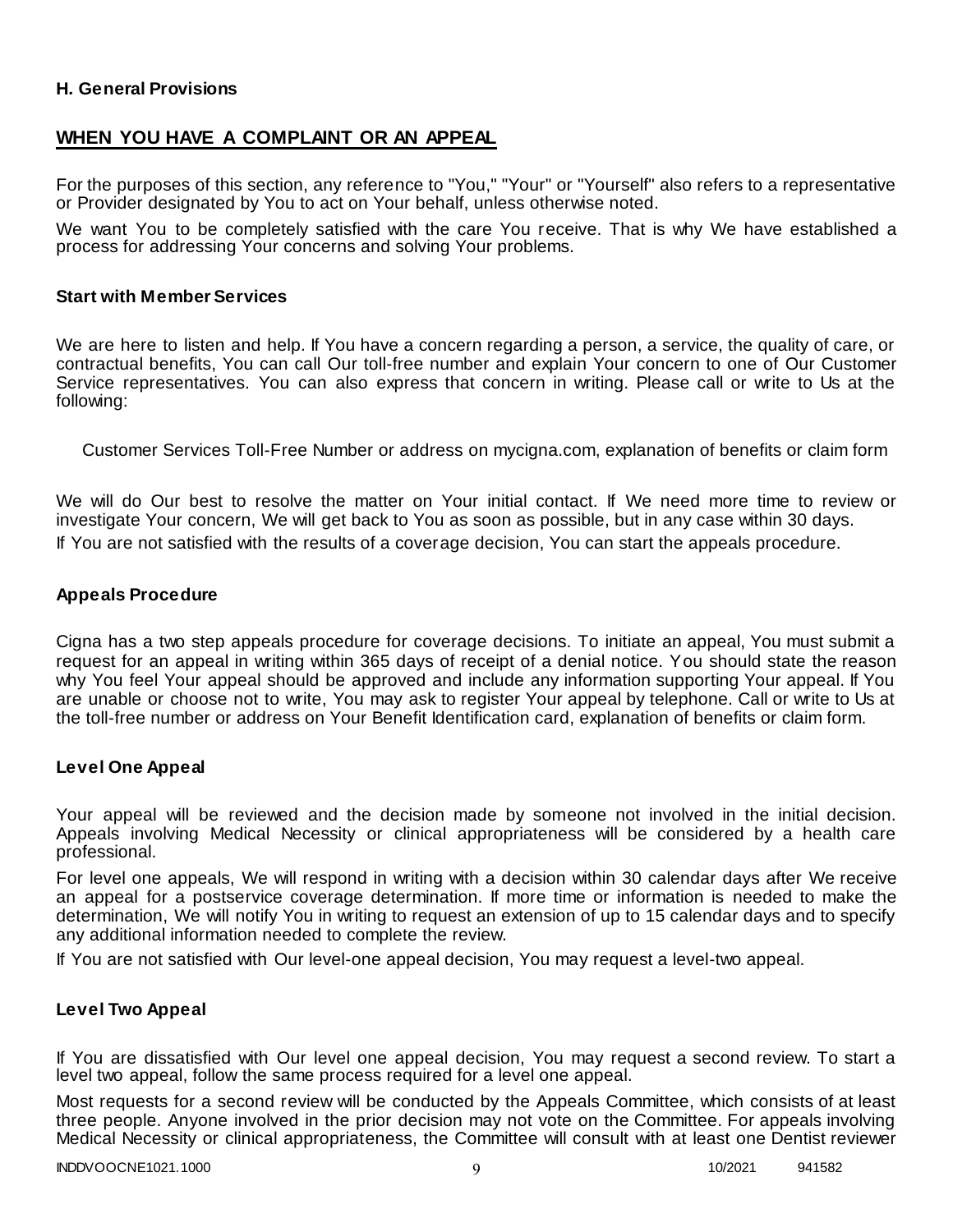in the same or similar specialty as the care under consideration, as determined by Cigna's Dentist reviewer. You may present Your situation to the Committee in person or by conference call.

For level two appeals We will acknowledge in writing that We have received Your request and schedule a Committee review. For postservice claims, the Committee review will be completed within 30 calendar days. If more time or information is needed to make the determination, We will notify You in writing to request an extension of up to 15 calendar days and to specify any additional information needed by the Committee to complete the review. You will be notified in writing of the Committee's decision within five working days after the Committee meeting, and within the Committee review time frames above if the Committee does not approve the requested coverage.

### **Notice of Benefit Determination on Appeal**

Every notice of an appeal decision will be provided in writing or electronically and, if an adverse determination, will include:

- (1) the specific reason or reasons for the denial decision;
- (2) reference to the specific Policy provisions on which the decision is based;
- (3) a statement that the claimant is entitled to receive, upon request and free of charge, reasonable access to and copies of all documents, records, and other Relevant Information as defined;
- (4) upon request and free of charge, a copy of any internal rule, guideline, protocol or other similar criterion that was relied upon in making the adverse determination regarding Your appeal, and an explanation of the scientific or clinical judgment for a determination that is based on a medical necessity, experimental treatment or other similar exclusion or limit.

### **Relevant Information**

Relevant Information is any document, record, or other information which was relied upon in making the benefit determination; was submitted, considered, or generated in the course of making the benefit determination, without regard to whether such document, record, or other information was relied upon in making the benefit determination; demonstrates compliance with the administrative processes and safeguards required by federal law in making the benefit determination; or constitutes a statement of policy or guidance with respect to the plan concerning the denied treatment option or benefit or the claimant's diagnosis, without regard to whether such advice or statement was relied upon in making the benefit determination.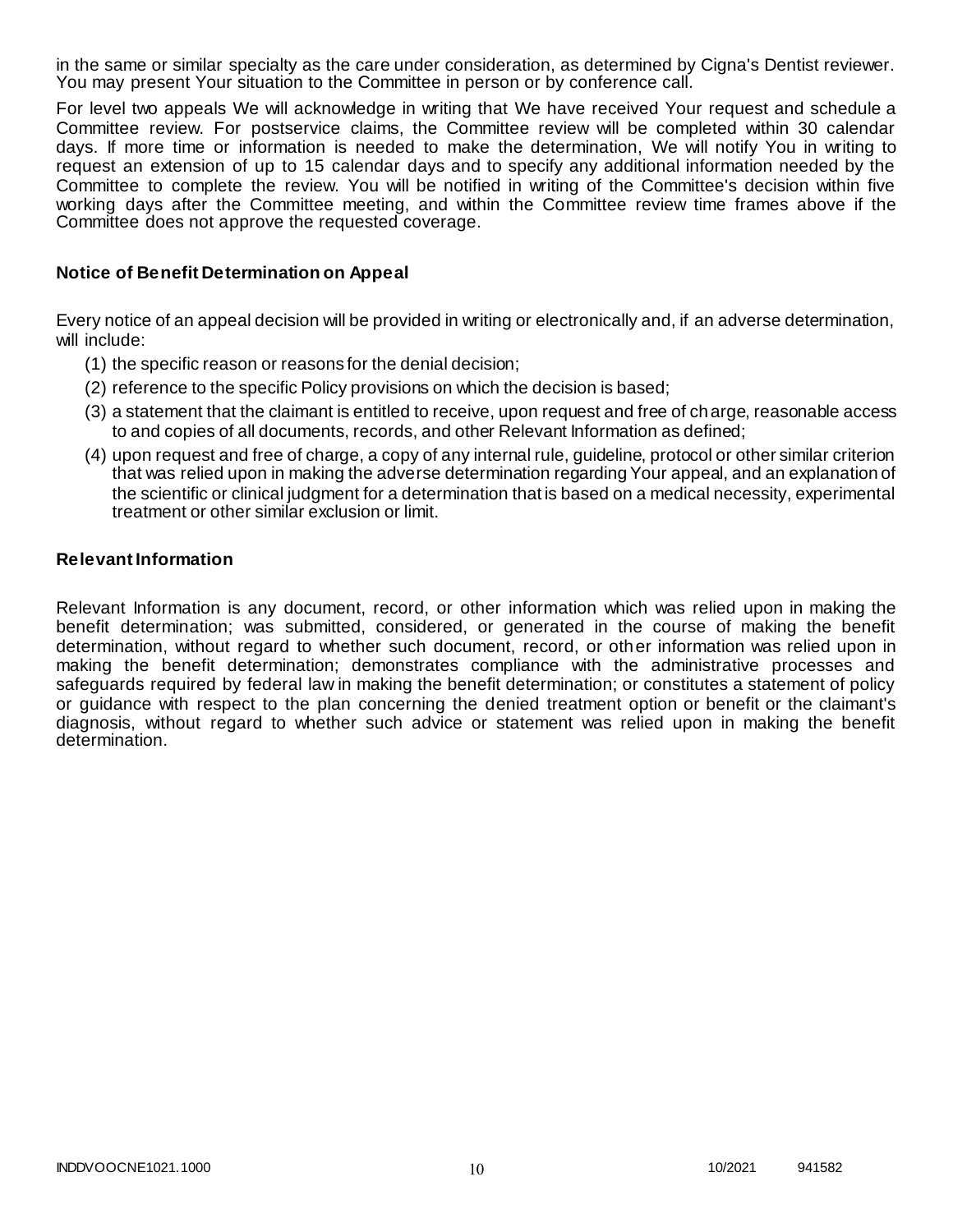# **I. Participating Dental Providers**

Cigna will provide a current list of Dentists currently participating with Cigna and their locations to each Covered Person upon request.

To verify if a Dentist is currently participating with Cigna and is accepting new Cigna Insureds, the Covered Person should visit Our website at mycigna.com.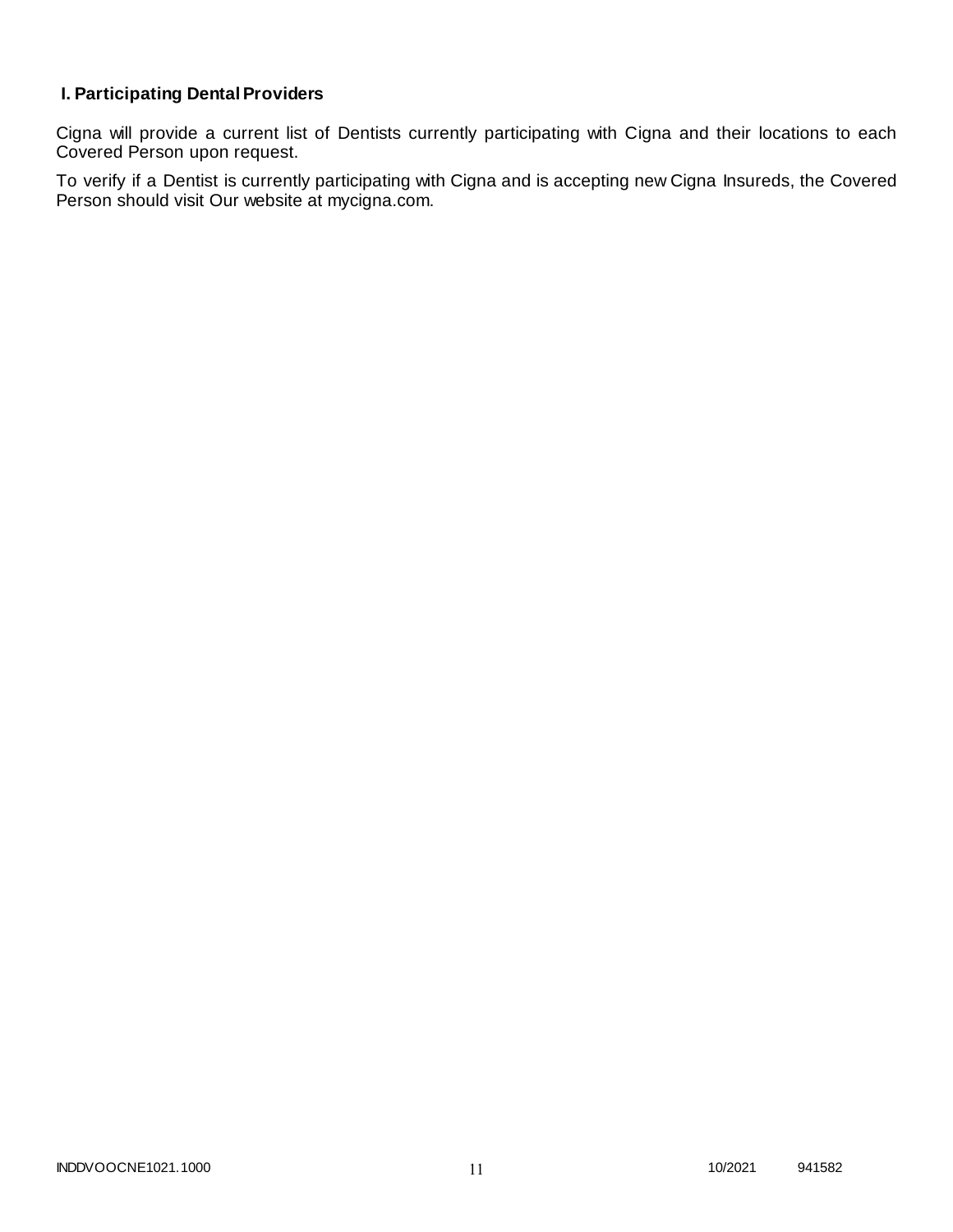### **J. Renewability, Eligibility, and Continuation**

1. The Policy will renew except for the specific events stated in the Policy. Cigna may change the premiums of the Policy with 60 days written notice to the Insured. However, Cigna will not refuse to renew or change the premium schedule for the Policy on an individual basis, but only for all Insureds in the same class and covered under the same Policy as You.

2. The individual plan is designed for residents of Nebraska who are not enrolled under or covered by any other group or individual health coverage. You must notify Cigna of all changes that may affect any Covered Person's eligibility under the Policy.

3. You or Your Dependent(s) will become ineligible for coverage:

- When premiums are not paid according to the due dates and grace periods described in the premium section.
- With respect to Your Spouse, Domestic Partner, or partner to a Civil Union: when the Spouse is no longer married to the Insured or when the union is dissolved.
- With respect to You and Your Family Member(s): when You no longer meet the requirements listed in the Conditions of Eligibility section.
- The date the Policy terminates.
- When the Insured no longer lives in the Service Area.

4. If a Covered Person's eligibility under this Plan would terminate due to the Insured's death, divorce or if other Dependents would become ineligible due to age or no longer qualify as dependents for coverage under this Plan; except for the Insured's failure to pay premium, the Covered Person's insurance will be continued if the Covered Person exercising the continuation right notifies Cigna and pays the appropriate monthly premium within 60 days following the date this Policy would otherwise terminate.